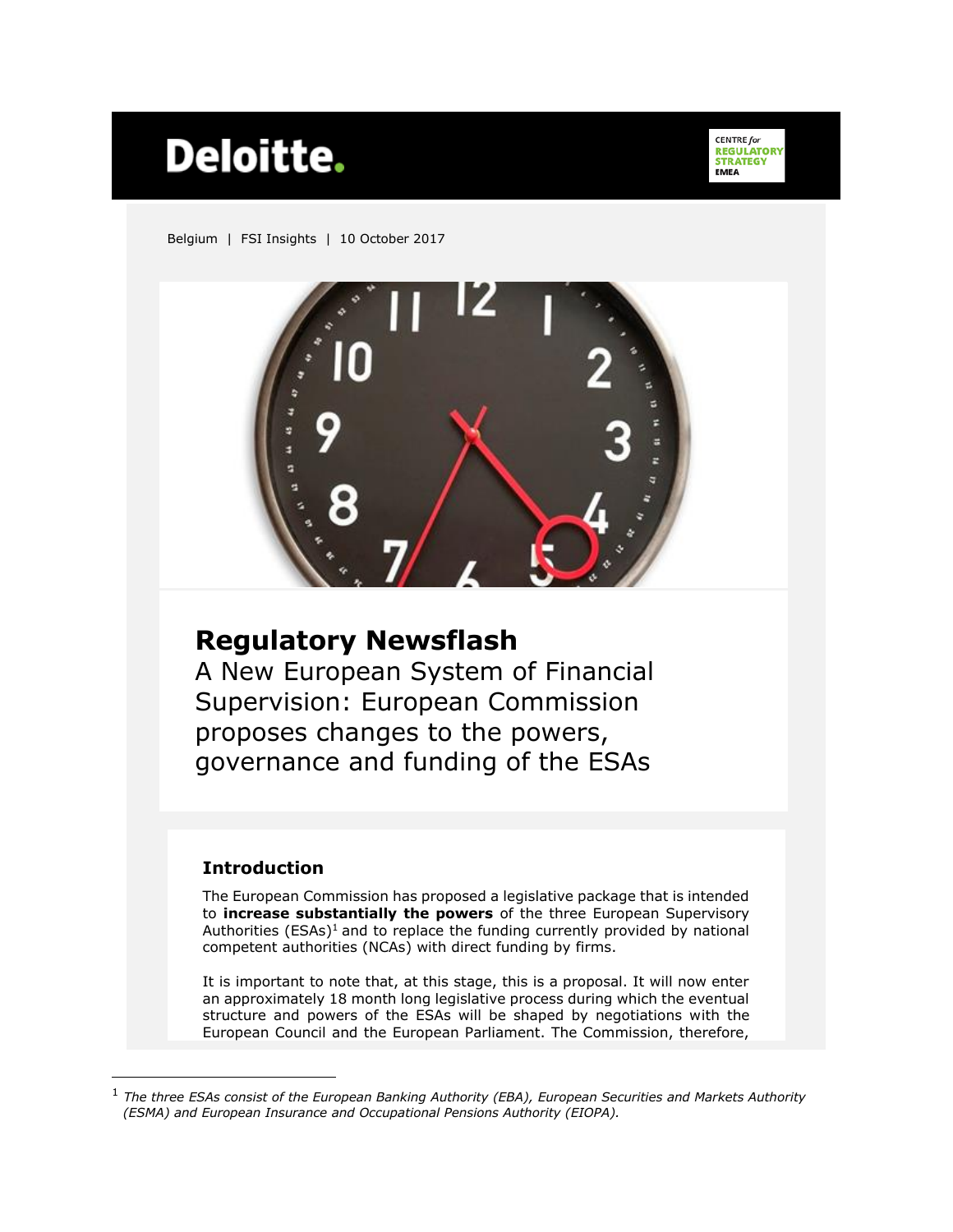has encouraged the European institutions to treat the proposals "as a matter of priority" in order to ensure their entry into force before the end of the current legislative term of the Parliament in 2019. Despite this, in the forthcoming talks, concerns held by EU Member States and other legislators may lead to complex and potentially lengthy negotiations that could prove difficult to resolve.

This newsflash includes the analysis made by our EMEA Centre for Regulatory Strategy on the key changes proposed by the Commission and their implications for firms. More information can be found in an extended [briefing](http://blogs.deloitte.co.uk/financialservices/-european-commission-proposes-a-new-european-system-of-financial-supervision.html)  [note](http://blogs.deloitte.co.uk/financialservices/-european-commission-proposes-a-new-european-system-of-financial-supervision.html) that provides a more detailed summary of the proposals.

#### **Implications for firms**

The proposals represent the Commission's early-stage vision of the ESAs' future operations. Nevertheless, the general direction of travel is clearly towards more consolidation of power at the ESA-level and away from NCAs. The key changes proposed are:

- The ESAs will become responsible for ongoing monitoring of thirdcountry equivalence decisions.
- The ESAs will monitor and coordinate supervision of firms' use of outsourcing, delegation and material risk transfer (back-to-back business or fronting) to third countries.
- Firms will contribute directly to the funding of the ESAs.
- Restructuring of the ESAs' governance to replace each ESA's Management Board with an independent Executive Board with decision-making powers in a number of areas including dispute settlements between NCAs.
- Clarification of the ESAs' powers to "intervene decisively" on their own initiative to resolve disagreements between NCAs, and to make it easier for these powers to be applied.

#### **Brexit considerations**

As proposed, the ESAs will assume responsibility for monitoring thirdcountry equivalence decisions. This would include any equivalence decisions that could be granted to the UK under certain provisions of financial regulation post-Brexit. In principle, any equivalence decision can be withdrawn at any time. The Commission proposed that the ESAs should have a formal role in assessing whether the criteria for equivalence continue to be fulfilled will add a further dimension to the regime governing such decisions, and so potentially increase uncertainty in this area.

In addition, firms planning on using arrangements to delegate substantial activities, or transfer material risk through back-to-back business or fronting to the UK, should take particular note that these arrangements would, under the proposals, come under enhanced scrutiny from the ESAs. The ESAs are expected to focus on activities "that may lead to a circumvention of the rules" and carried out "with the intention of benefitting from the EU passport while essentially performing substantial activities or functions outside the Union". Where the ESAs identify concerns in these areas, they may issue recommendations, including "to review a decision or to withdraw an authorisation". In this regard the Commission's proposals echo concerns already expressed by **ESMA** and **EIOPA** in their respective Opinions to support supervisory convergence in the context of Brexit.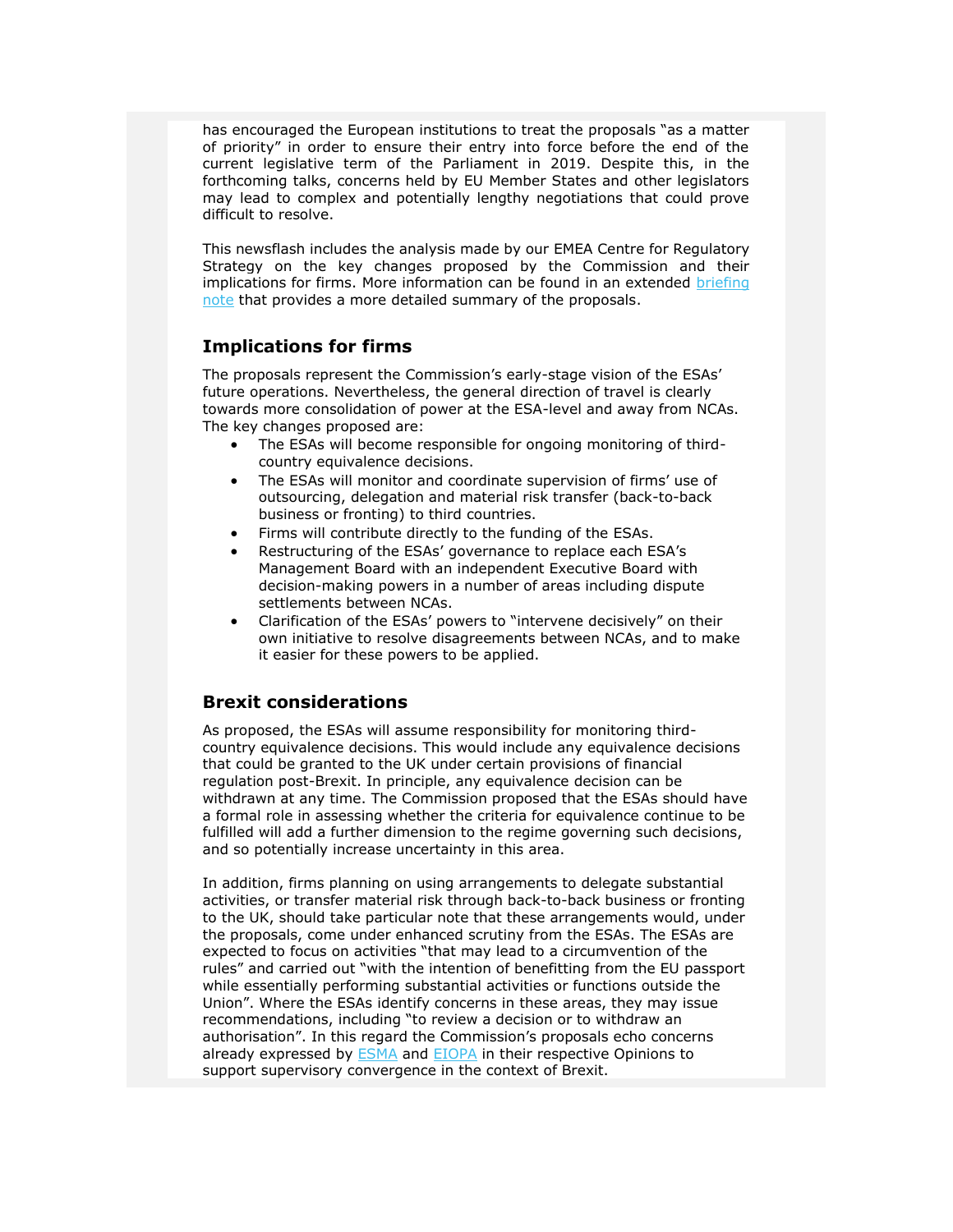## **Top-level changes to the ESAs' governance**

Newly created Executive Boards will replace the Management Board within each ESA. The Executive Board will be made up of the ESAs' Chairperson and full-time members (3 for the EBA and EIOPA and 5 for ESMA). The Executive Board members will be **nominated by the Commission** based on experience, knowledge and skills, and they are **not intended to represent individual Member States**. In sum, this new arrangement appears to shift some power from national representatives to a smaller group of independent members.

Moreover, the proposed role of the Executive Board will exceed that of the current Management Board. The Executive Board will not only undertake tasks currently given to the Management Board and the duty to "examine, give an opinion and make a proposal on all matters to be decided by the Board of Supervisors", but will also have **sole decision-making powers** in the following discrete areas:

- Monitoring delegation, outsourcing and risk transfer arrangements to non-EU countries to ensure that inherent risks are addressed.
- Setting out EU-wide supervisory priorities for NCAs in a "Strategic Supervisory plan", checking the consistency of the work programmes of NCAs with EU priorities and reviewing their implementation.
- Taking decisions on stress tests and approaches to communication on the outcomes of stress tests.
- Requests for information, including the power to fine (from €50k to €200k) for failure to provide appropriate information in certain circumstances.
- Dispute settlements between NCAs, breach of Union law matters and independent reviews of NCAs.

In these areas, the Executive Board "shall be competent to act and take decisions" and "keep the Board of Supervisors informed of the decisions taken". This proposal therefore represents a significant concentration of power in the Executive Board, which in effect becomes a parallel decisionmaking body to the Board of Supervisors.

### **Greater supervisory involvement of individual ESAs**

For those firms concerned, the most significant proposed impact of the proposals relating to individual ESAs' remits would see ESMA adopt direct supervisory powers for certain capital markets participants. The Commission proposes to appoint ESMA, which currently directly supervises credit rating agencies and trade repositories, as the direct supervisor of critical benchmarks and third country benchmark administrators, data reporting service providers and harmonised collective investment funds (EuVECA, EUSEF and ELTIF). This is in addition to the Commission's proposed amendments to the European Market Infrastructure Regulation, under which ESMA would directly supervise third-country central counterparties.

For insurers, the Commission proposes "to leave supervision under the recently-introduced Solvency II framework at the national level at the current stage". However, insurers seeking authorisation of internal models will see an increased role for EIOPA, which will be able, on its own initiative, to issue opinions on internal model applications. As a result, EIOPA will be able to exert greater influence on individual firms' model approval decisions.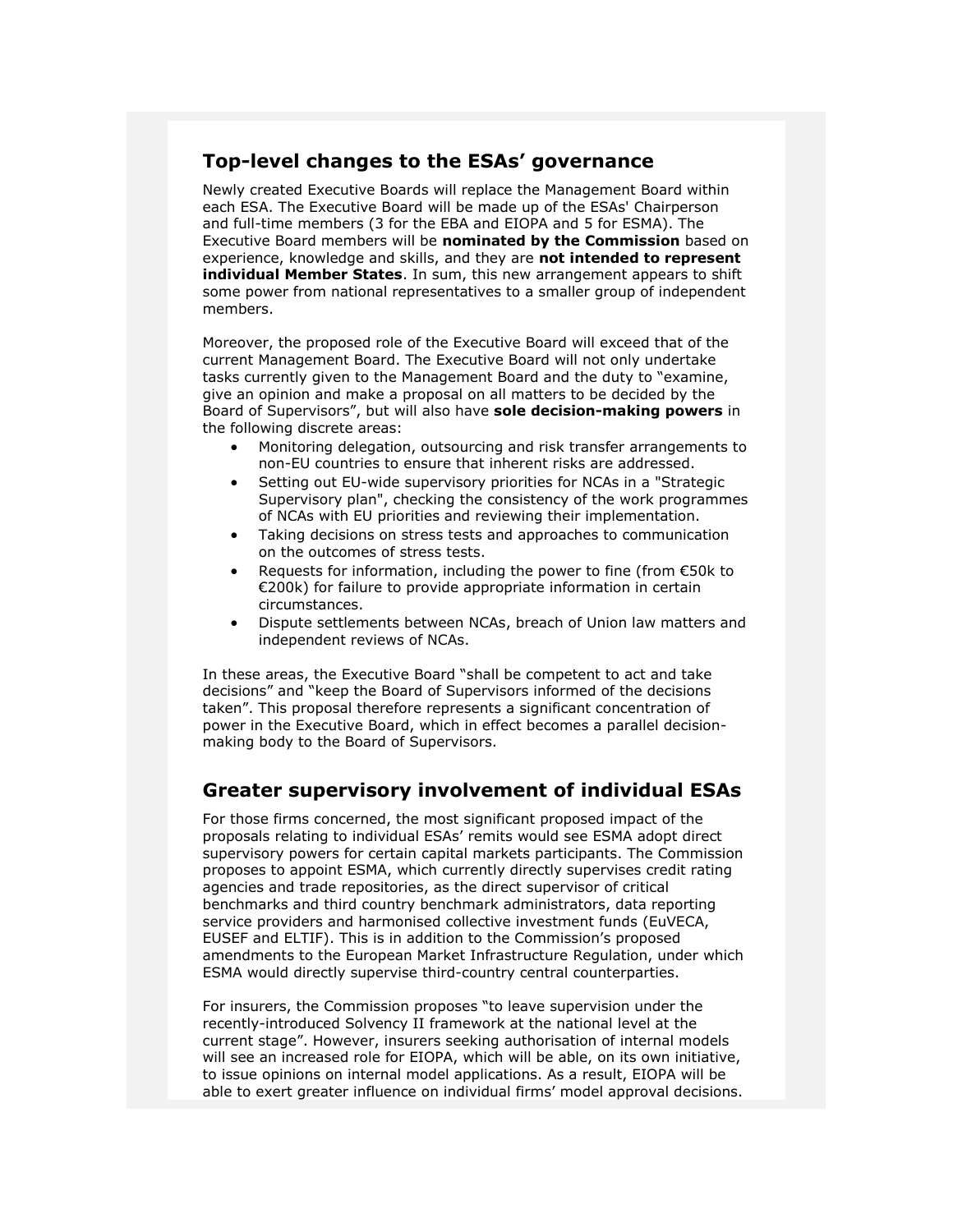#### **Funding**

The Commission acknowledges that the ESAs need "an appropriate funding base," and proposes a new requirement for all firms (including those not directly supervised by the ESAs) to contribute directly to the ESAs' funding. While the Commission intends to keep the current EU contribution to the ESAs' budget, it also proposes to replace the current funding from NCAs with private sector funding. Longer term, the Commission envisions that there would be "limited impact to the private sector since their contribution to privately funded national authorities would go down as the national CAs will not be any longer required to pay into the ESAs' annual budget". In practice, the net budgetary impact on firms remains to be seen, including as a result of the criteria for the calculation of the each firm's individual annual contribution to the ESAs, which would be adopted by the Commission through Delegated Acts.

# Contact

For further information with respect to this subject, please contact Caroline [Veris,](mailto:cveris@deloitte.com) [Patricia Goddet](mailto:pgoddet@deloitte.com) or [Fran Ravelingien.](mailto:fravelingien@deloitte.com)

#### **Caroline Veris**

Partner – FSI Governance, Regulatory & Risk

**Patricia Goddet** Director – FSI Governance, Regulatory & Risk

**Fran Ravelingien** Senior Manager – FSI Governance, Regulatory & Risk

#### **EMEA Centre for Regulatory Strategy**

Andrew Bulley, *Partner* Henry Jupe, *Associate Director* Scott Martin, *Senior Manager* Coco Chen, *Senior Associate*



Deloitte refers to one or more of Deloitte Touche Tohmatsu Limited, a UK private company limited by guarantee ("DTTL"), its network of member firms, and their related entities. DTTL and each of its member firms are legally separate and independent entities. DTTL (also referred to as "Deloitte Global") does not provide services to clients. Please see [www.deloitte.com/about](http://www.deloitte.com/about) for a more detailed description of DTTL and its member firms.

Deloitte provides audit, tax and legal, consulting, and financial advisory services to public and private clients spanning multiple industries. With a globally connected network of member firms in more than 150 countries, Deloitte brings world-class capabilities and high-quality service to clients, delivering the insights they need to address their most complex business challenges. Deloitte has in the region of 225,000 professionals, all committed to becoming the standard of excellence.

This communication contains general information only, and none of Deloitte Touche Tohmatsu Limited, its member firms, or their related entities (collectively, the "Deloitte Network") is, by